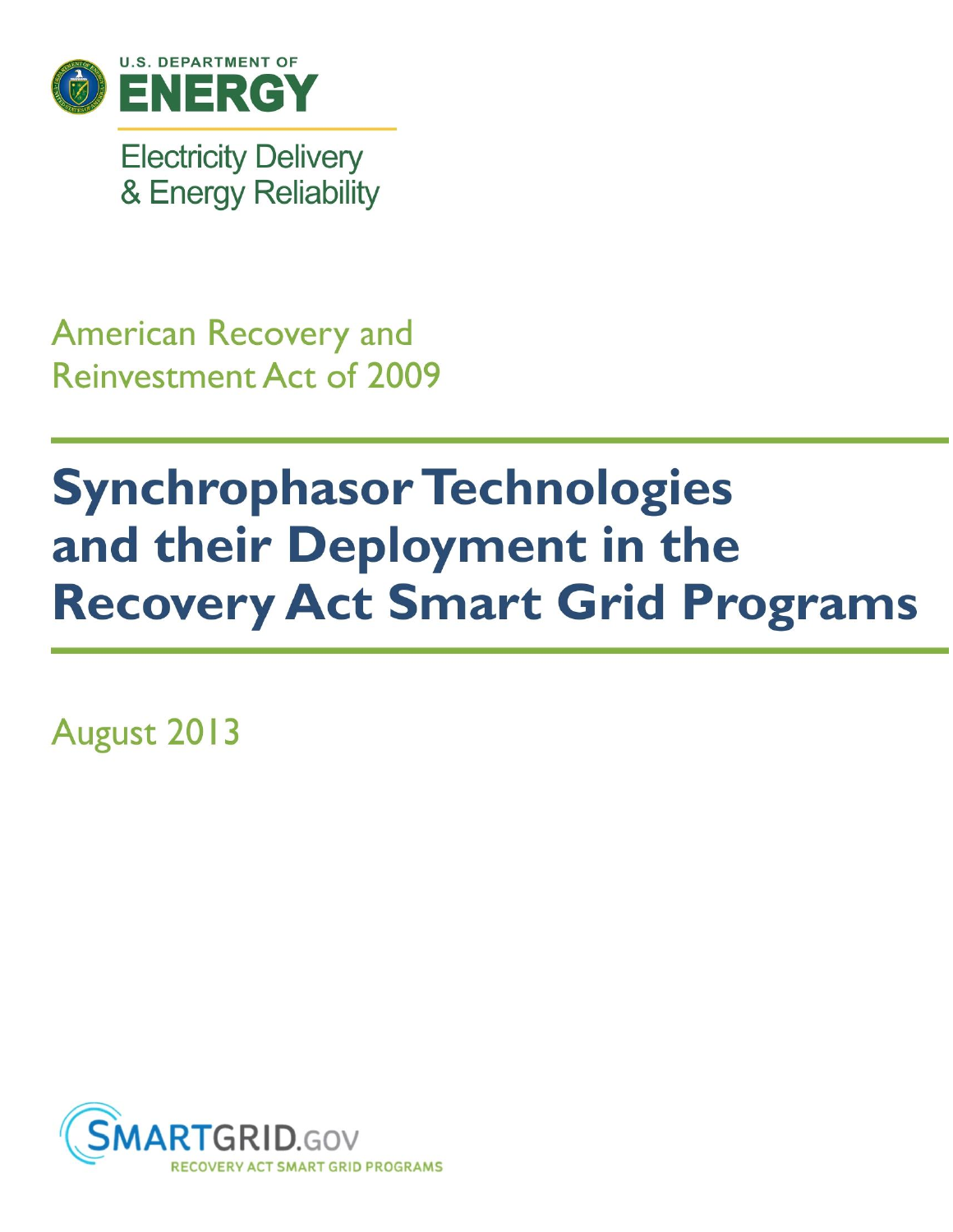

# **Table of Contents**

| 2. |     |                                                                     |  |  |  |  |
|----|-----|---------------------------------------------------------------------|--|--|--|--|
| 3. |     |                                                                     |  |  |  |  |
|    | 3.1 |                                                                     |  |  |  |  |
|    | 3.2 |                                                                     |  |  |  |  |
| 4. |     |                                                                     |  |  |  |  |
| 5. |     | Costs and Benefits of Synchrophasor Technologies and Systems  11    |  |  |  |  |
|    | 5.1 | Costs: the Experience of the Recovery Act Synchrophasor Projects 11 |  |  |  |  |
|    | 5.2 |                                                                     |  |  |  |  |
|    |     |                                                                     |  |  |  |  |
|    |     |                                                                     |  |  |  |  |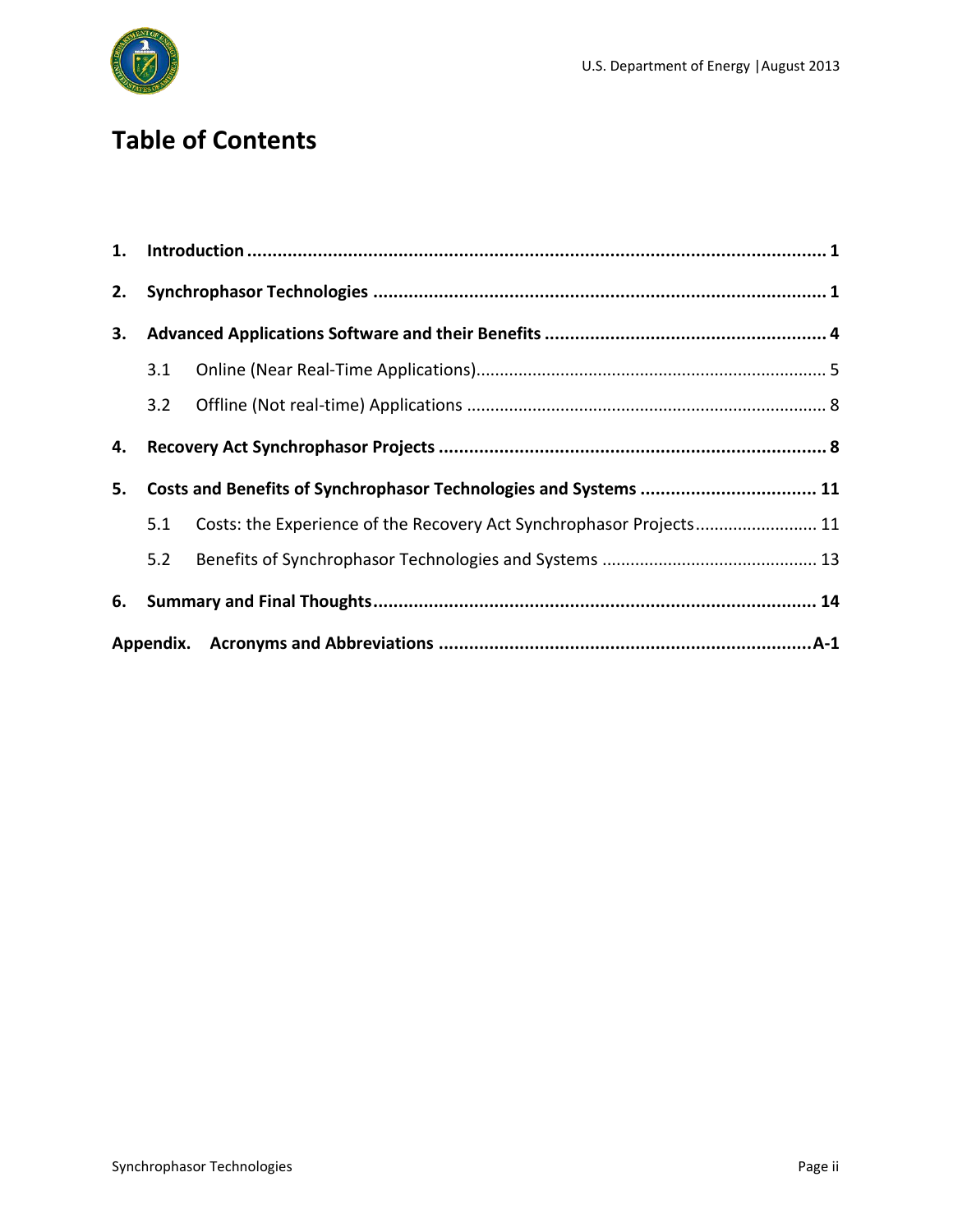

### <span id="page-2-0"></span>**1. Introduction**

The American Recovery and Reinvestment Act (Recovery Act) of 2009 provided \$4.5 billion for the Smart Grid Investment Grant (SGIG), Smart Grid Demonstration Program (SGDP), and other U.S. Department of Energy (DOE) smart grid programs. These programs provided grants to the electric utility industry to deploy smart grid technologies to modernize the nation's electric grid. As a part of these programs, independent system operators (ISOs), regional transmission organizations (RTOs), and electric utilities installed synchrophasor and supporting technologies and systems in their electric power transmission systems.

This report has two purposes: (1) to describe, for the non-specialist, synchrophasor technologies, systems, and related software applications; and (2) to describe basic aspects of the Recovery Act-funded projects that are deploying synchrophasor technologies and systems. The report was prepared for DOE by Oak Ridge National Laboratory (ORNL).<sup>1</sup>

# <span id="page-2-1"></span>**2. Synchrophasor Technologies**

Synchrophasor technologies and systems use monitoring devices called phasor measurement units (PMUs) that measure the instantaneous voltage, current, and frequency at specific locations in an electric power transmission system (or grid).<sup>2</sup> The sampling of these parameters takes place 20 or more times per electrical cycle<sup>3</sup> which is 1200 or more times per second. PMUs convert the measured parameters into phasor values, typically 30 or more values per second. The PMUs also add a precise time stamp (using a well-defined format known as IEEE C37.118)<sup>4</sup> to these phasor values turning them into synchrophasors. The time-stamping allows

<sup>&</sup>lt;sup>1</sup> The authors M. R. Starke, D. T. Rizy and M. A. Young are members of ORNL's Power & Energy Systems Group. The authors R. Lee, R. U. Martinez and G. Oladosu are members of ORNL's Energy Analysis Group. UT-Battelle, LCC manages ORNL under DOE Contract No. DE-AC05-00OR22725.

 $2$  The electrical transmission system provides the pathway via high voltage and power lines for supplying electricity produced by central generation plants such as nuclear, coal, or hydroelectric power stations to serve end-users. If the end-users are large industrial facilities they might be directly connected to the transmission system. If they are smaller end-users like residential homes then the electricity would be supplied from the transmission to a lower voltage distribution system.

 $^3$  The U.S. electrical power grid operates at 60Hz or 60 cycles per second; thus a cycle is equal to 16.67 milliseconds  $(0.01667<sup>th</sup>$  of a second).

<sup>&</sup>lt;sup>4</sup> [http://ieeexplore.ieee.org/stamp/stamp.jsp?arnumber=06111219.](http://ieeexplore.ieee.org/stamp/stamp.jsp?arnumber=06111219)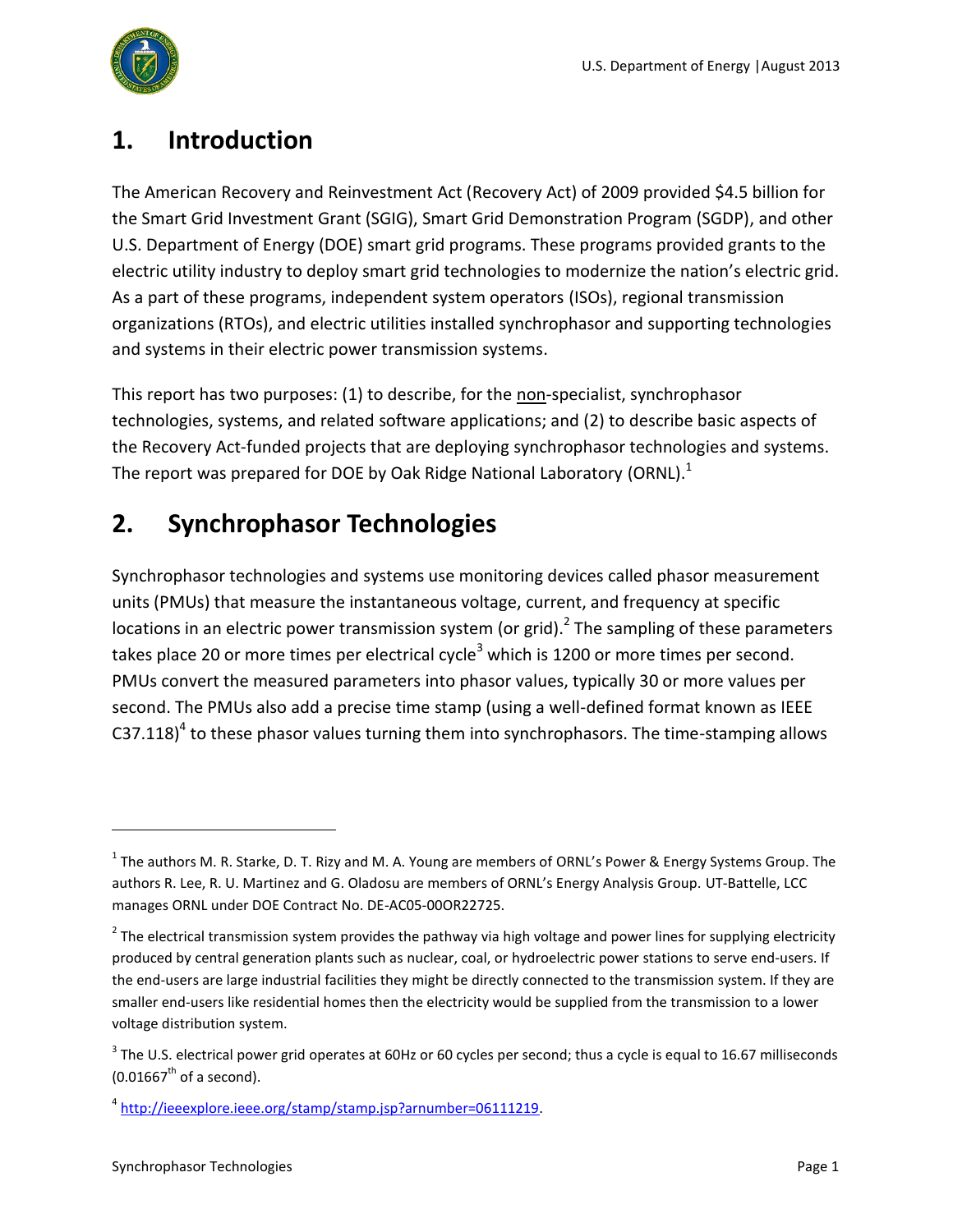

#### **Synchrophasors: A Primer**

Monitoring devices called phasor measurement units (PMUs) measure the instantaneous voltage, current, and frequency at specific locations in an electricity transmission system (usually at transmission substations, as seen in Figure 1). These parameters represent the "heart-beat" and health of the power system. Voltage and current are parameters characterizing the delivery of electric power from generation plants to end-user loads, while frequency is the key indicator of the balance between electric load and generation. Thus frequency that doesn't deviate very much from 60Hz is key to ensuring the proper operation of the power system and its reliability.



#### **Figure 1. Collection and flow of synchrophasor data**

PMUs typically sample grid conditions at a rate of several hundred times per second and use this sampled data to calculate phasor values for electric voltage and current, at a rate of 30 or more per second – compared to conventional monitoring technologies that report once every two to six seconds. A phasor is a complex number that represents the magnitude and phase angle of the sinusoidal waveforms of voltage or current at a specific point in time. The "cutout" at the top of Figure 1 depicts the magnitude and phase angle in the waveform (the left graph) and in vector form (the right graph). Each phasor value is time-stamped, based on the Global Positioning System (GPS) time. When a phasor measurement is time-stamped, it is called a "synchrophasor." (This term is sometimes used synonymously to refer to a PMU.)

As shown in Figure 1, the synchrophasor data streams of 30 or more a second from PMUs are sent through a communications network to phasor data concentrators (PDCs), which collect, time-align and quality-check the data before sending them on for use in advanced applications software.

Time-stamping allows measurements taken by PMUs in different locations and by different transmission operators to be correlated and time-aligned, and then combined accurately. Such data can provide a comprehensive picture of transmission system operations across an entire transmission region or interconnection.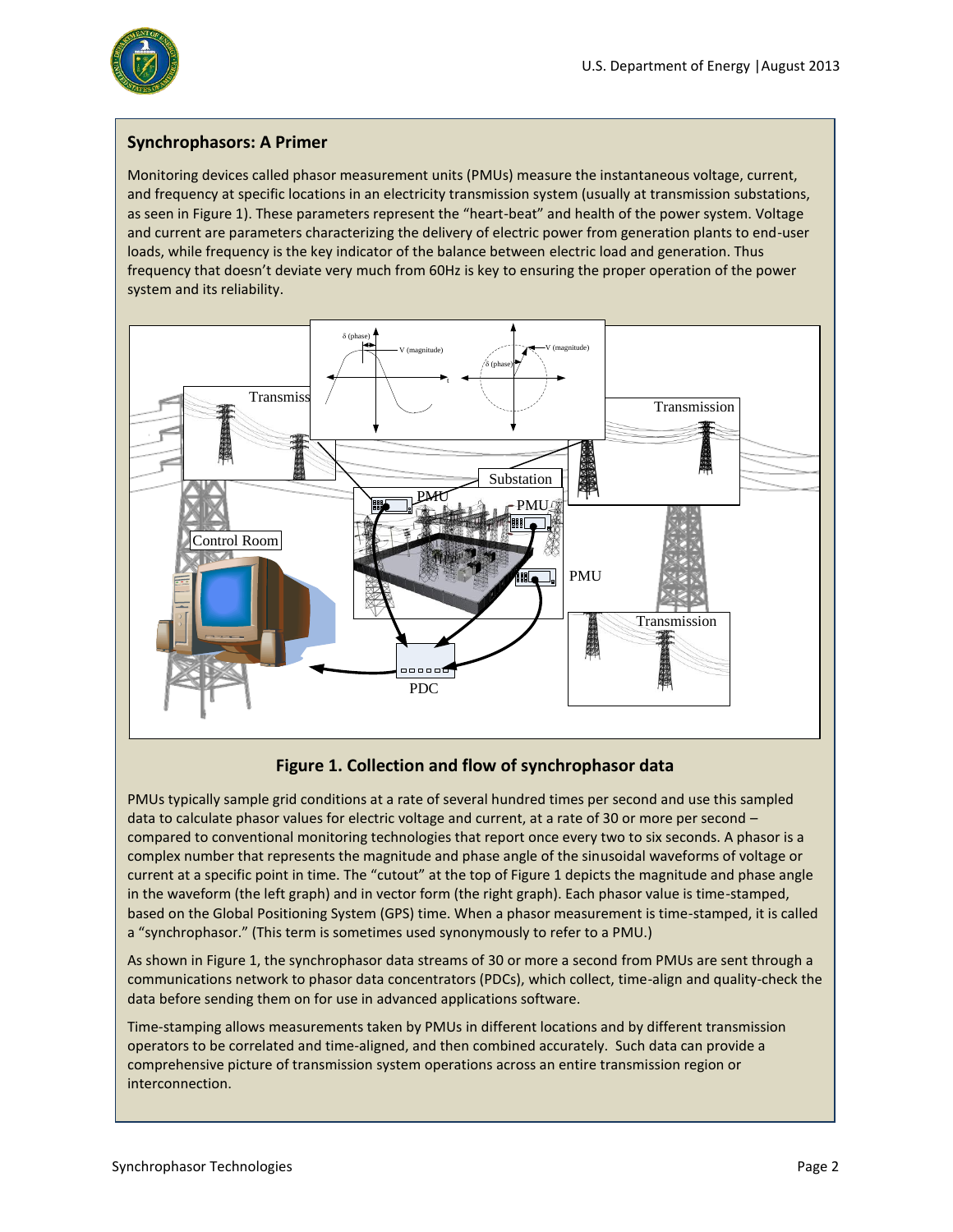

these phasor values, which are provided by PMUs in different locations and across different power industry organizations, to be correlated and time-aligned and then combined. The resulting product enables transmission grid planners and operators to have a high-resolution "picture" of conditions throughout the grid.

Synchrophasor use has been increasing since  $2004<sup>5</sup>$  when the U.S.-Canada blackout investigation report recognized that many of North America's major blackouts have been caused by inadequate situational awareness for grid operators, and recommended the use of synchrophasor technologies to provide this real-time wide-area grid visibility.<sup>6</sup>

More recently, the North American Electric Reliability Corporation's (NERC's) 2008 Real-Time Tools Best Practices Task Force recommended that real-time operational tools should have high-speed capabilities, both in terms of accessing data and processing the data, to ensure that the electric power systems in the future will be reliable.

The basic components of synchrophasor technologies are:<sup>7</sup>

- PMUs, which calculate and time stamp phasors, and use the created synchrophasors to measure grid conditions. Other devices with PMU-like capabilities include upgraded relays and digital fault recorders (DFRs), which normally capture data during specific events such as system faults (or short-circuits such as when a tree falls against a transmission line), equipment failure, and generators tripping out of service.
- Phasor Data Concentrators (PDCs), which are computers with software that receive data streams from PMUs and other PDCs, time-align synchrophasor data from multiple sources to create a system-wide set of linked measurements that are sent to computers for processing in applications software. PDCs also perform data-quality checks, monitor the performance of the PMUs and feed a data archive. Increasingly, PDC functionality can be located within the grid at transmission substations, aggregating local PMU data

<sup>&</sup>lt;sup>5</sup> Original use of PMUs began in parts of both the western (such as Bonneville Power Administration and Western Area Power Administration) and eastern interconnections (such as New York Independent System Operator) in pilot projects during the 1990s.

<sup>6</sup> U.S.-Canada Power System Outage Task Force, *Final Report on the August 14, 2003 Blackout in the United States and Canada: Causes and Recommendations*, Washington, DC and Ottawa, Ontario: U.S. Department of Energy and Natural Resources Canada, April, 2004. Available at [https://reports.energy.gov/BlackoutFinal-Web.pdf.](https://reports.energy.gov/BlackoutFinal-Web.pdf)

<sup>7</sup> The report, *Real-Time Application of Synchrophasors for Improving Reliability*, North American Electric Reliability Corporation, Princeton, NJ, October 18, 2010

[<sup>\(</sup>http://www.nerc.com/docs/oc/rapirtf/RAPIR%20final%20101710.pdf\)](http://www.nerc.com/docs/oc/rapirtf/RAPIR%20final%20101710.pdf) provides more in-depth description and discussion of synchrophasor technologies.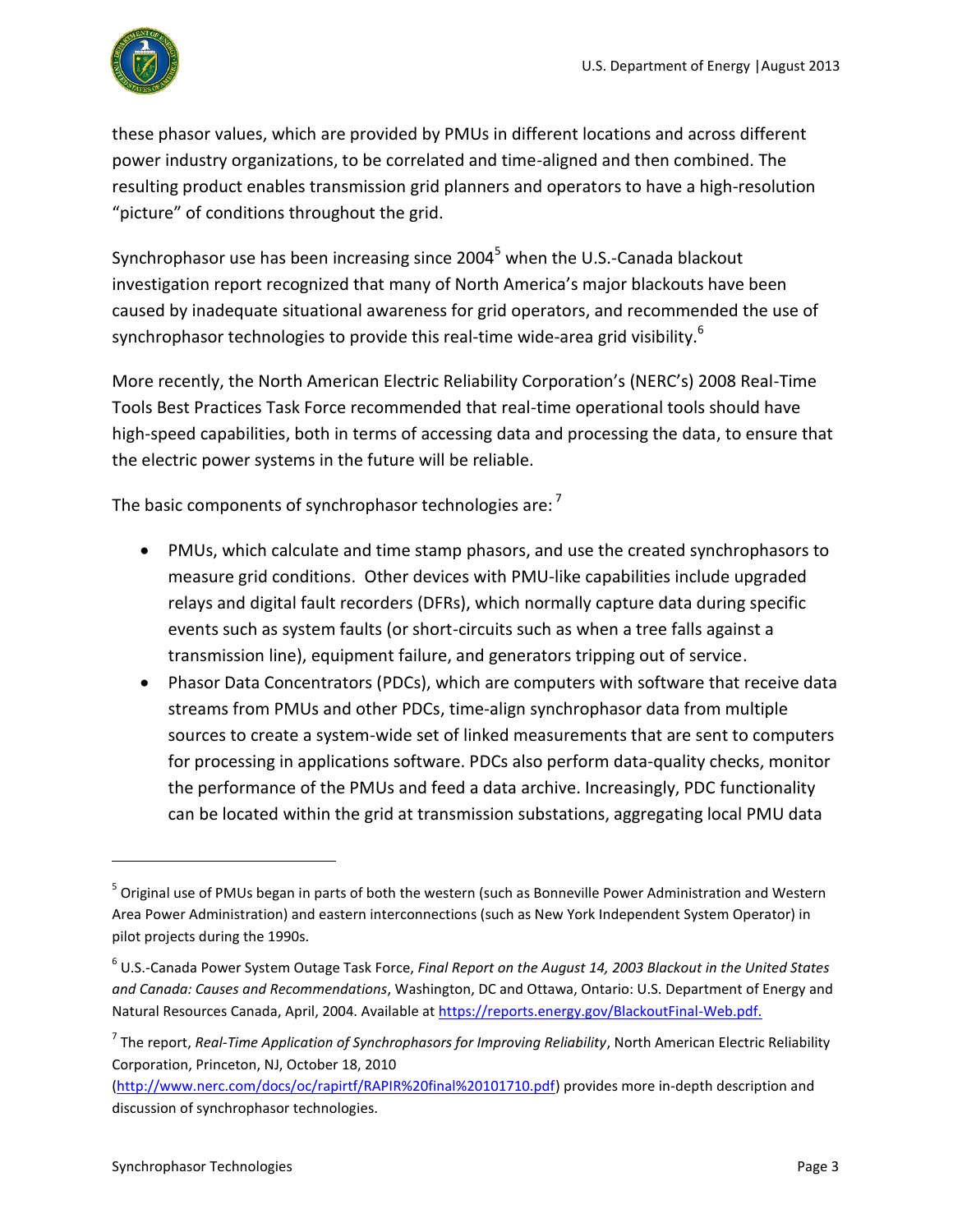

and feeding it to local applications and actions, as well as passing the data upstream to multiple applications and operations centers.

- Communications networks of varying technologies and speeds are used to deliver synchrophasor data between PMUs, PDCs, and operations centers.
- Applications that use synchrophasor data for online and offline use. An example of an online application is real-time grid monitoring and control for use by reliability engineers and by operators in the operations center. Off-line applications include uses such as operations modeling, transmission planning and forensic analysis.

Most of the Recovery Act synchrophasor projects are developing Wide-Area Measurement Systems (WAMS) to collect synchrophasor measurements from PMUs that are on their power system or across the interconnection if they are a reliability coordinator. While transmission operators (TOs) are installing the PMUs, the real challenge is to build interconnection-wide *networks* of PMUs that share information across utilities and regional transmission organizations. DOE anticipates that once all of the Recovery Act synchrophasor projects have been completed, there will be at least 1,043 networked PMUs in place (compared to 166 in 2010), providing significantly greater coverage of the U.S. bulk power system.

# <span id="page-5-0"></span>**3. Advanced Applications Software and their Benefits**

Recovery Act projects are developing and/or purchasing advanced applications software to analyze and display synchrophasor data. Most of these applications focus on providing the following capabilities:

- Improved power system monitoring and visualization to aid power system operators' situational awareness and help them forestall grid collapse through better recognition and response to evolving grid events,
- Validation and derivation of system parameters used in power-system models and analytical tools to design and operate a more reliable grid,
- Enhance grid throughput and utilization of existing grid assets,
- Faster and improved forensic analysis following a disturbance that impacts the power system, especially one that results in a blackout.

Advanced applications software providing these capabilities are necessary to realize the full potential of synchrophasor technologies. They will improve grid reliability, power quality, asset utilization and efficiency in grid planning and operations. These are the ultimate benefits of synchrophasor technologies.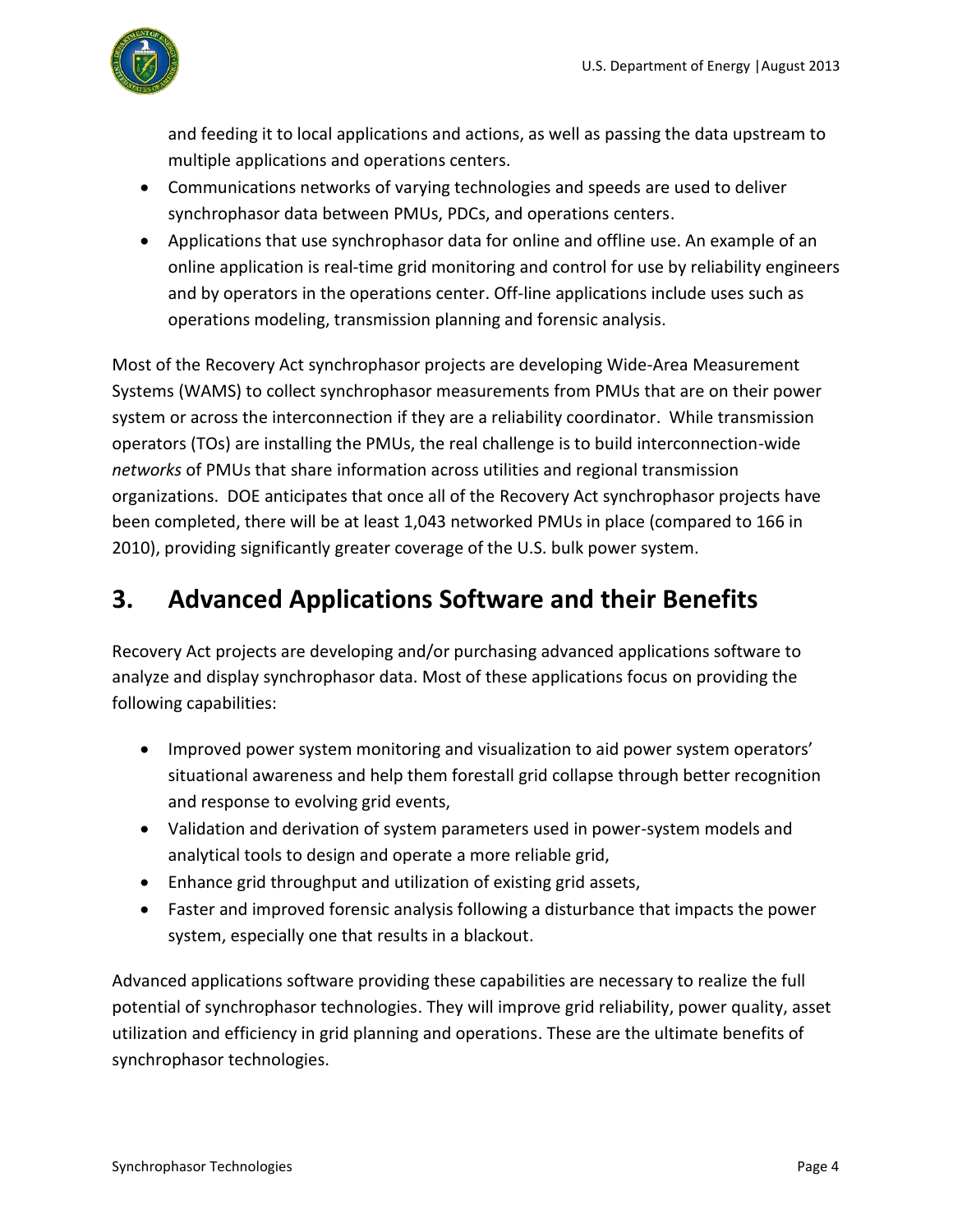

Specific categories of advanced applications are discussed below. There are two broad categories: (1) on-line applications which may potentially be used in real-time, i.e., in operations; and (2) off-line applications which are not used in operations but rather to analyze events and blackouts, after the fact, and to validate and improve models.

### <span id="page-6-0"></span>**3.1 Online (Near Real-Time Applications)**

#### **Wide-Area Monitoring and Visualization (WAMV)**

Several Recovery Act projects are deploying synchrophasor data-based WAMV systems. These systems collect phasor data across an area as wide as an entire interconnection, which could be 100s of miles in size, in real-time and display it for operators to understand grid conditions. Digital displays provide alerts to indicate possible levels of stress in the grid such as areas of low voltage, frequency oscillations, or rapidly changing phase angles between two locations (such as substations) on the grid. Many WAMV applications have diagnostic capabilities that can identify grid stress (measured by the changing phase angles of synchrophasors at different substation locations, termed phase-angle separation), grid robustness in terms of system events (oscillations, damping and trends), instability (frequency and voltage instability), or reliability margin (which describes how close the system is to the edge of its stability boundary). These systems provide context-appropriate graphics and visualizations, basic data archiving, the ability to drill-down into specific locations or conditions on the grid (e.g., voltage or a frequency oscillation), and playback capabilities.

#### **Oscillation Detection**

Oscillations occur when a disturbance, such as a generator trips in the power grid and voltage or frequency swing high and low so that they are beyond their standard acceptable operating limits. A stable, well-damped electric system will settle back to normal operating values after an event or disturbance; undamped oscillations causing an unstable system could accelerate and lead to a voltage collapse or blackout. Because PMUs sample grid conditions at very high speeds, they can detect oscillations and facilitate operator alerting or automated intervention to facilitate damping actions, Routine low-frequency (small-magnitude) oscillations occur when an individual or group of generators oscillate or swing against other generators operating synchronously on the same system. These oscillations can be caused by power transfers from one utility system to another when high-speed automatic turbine controls attempt to maintain an exact frequency.

#### **Frequency Stability Monitoring**

PMUs measure power system frequency, which is a key indicator of the balance between generation and load in the power system. North America's ac (alternating current) power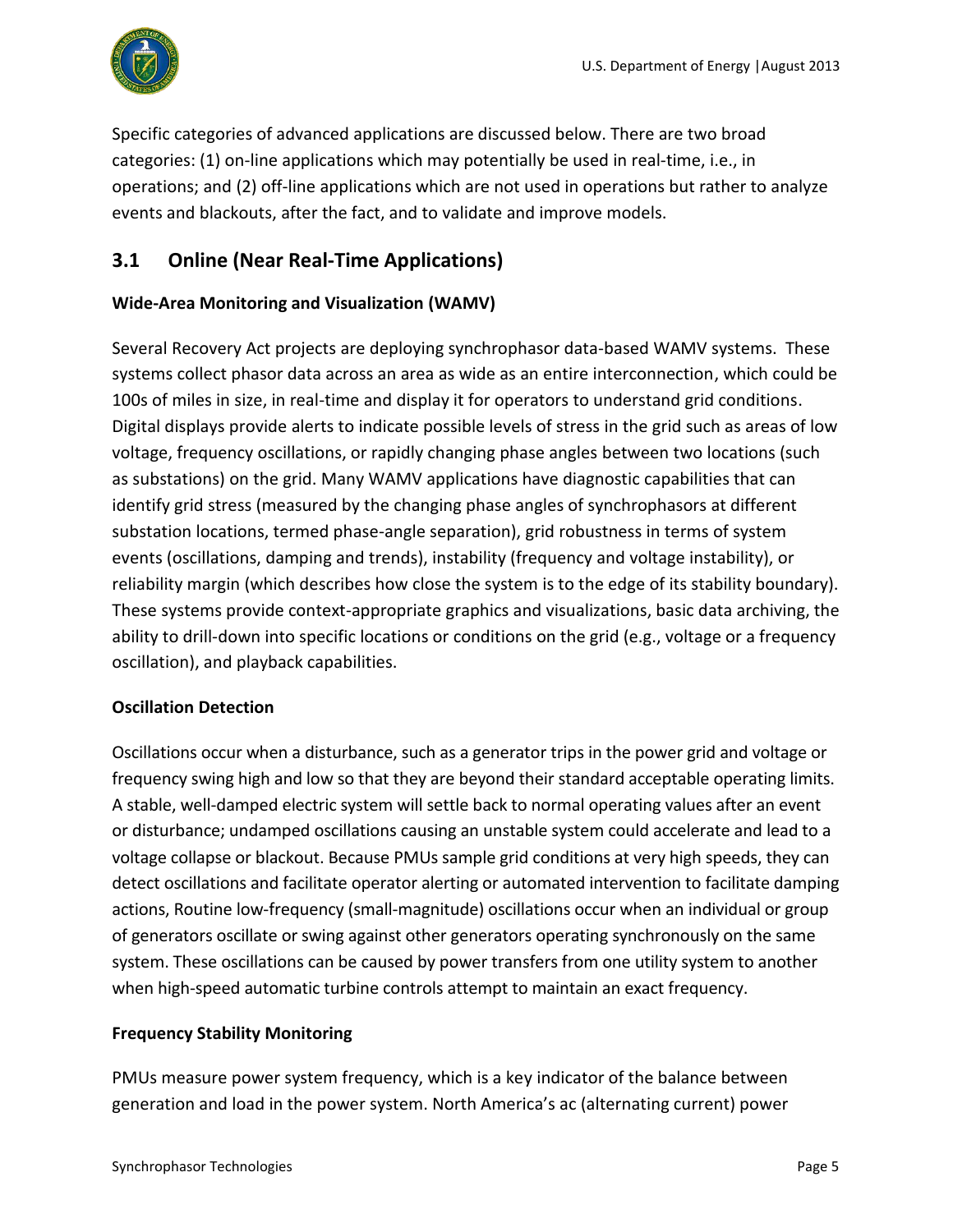

system operates at a frequency of 60Hz (60 cycles per second), and normally deviates slightly higher or lower from 60Hz as the state of the power system continuously changes with generation and load. If the frequency is high then the generation is greater than the load, while generation lower than load yields frequency lower than 60 Hz. Abrupt changes in frequency due to major losses in generation or load can compromise power system stability and lead to a blackout.

#### **Voltage Stability Monitoring**

Synchrophasor systems can be used to monitor, predict, and manage the voltage on the transmission system of the power grid. One of the most promising near-term synchrophasor applications, which some Recovery Act projects are using, is for trending system voltages at key load centers and at bulk transmission substations. Many transmission systems are voltage stability-limited, which means that the voltage cannot exceed a certain level without causing system stability problems (instead of thermally-limited, when transmission-line conductors heat up as they carry more power flow and fail if they carry too much power for too long). Voltage collapse can happen very quickly if these voltage stability limits are reached or exceeded.

#### **Disturbance Detection and Alarming Studies**

Analyses indicate that the rate of change of the phase angle difference between transmission substations, for example, is an important indicator of growing power-system stress. Increasing phase angle or large phase angle difference is used as a basis for transmission operator alarms. One application for synchrophasor-based situational awareness and trending tools is to have them show the trend in phase angles compared to phase angle limits in order to warn operators when the stress is increasing. Such a tool offers intelligence to the power system operator. When phase angles exceed critical limits, operators can perform corrective actions.

#### **Resource Integration**

Synchrophasors are expected to be particularly useful for improved monitoring, managing, and integrating of distributed generation and renewable energy into the bulk power transmission system. One of the challenges in integrating these resources is how to identify and respond to their power generation variability. In a conventional system, frequency is controlled by large central rotating generators. However, as more renewables come online, they challenge the ability of the power system to control (or govern) the system frequency because, with renewables, it can change much faster than in a conventional power system without renewables. This variability alters the frequency behavior of the interconnected system and could adversely impact the grid's stability performance. Real-time monitoring of frequency behavior enables operators to take appropriate actions to maintain stability.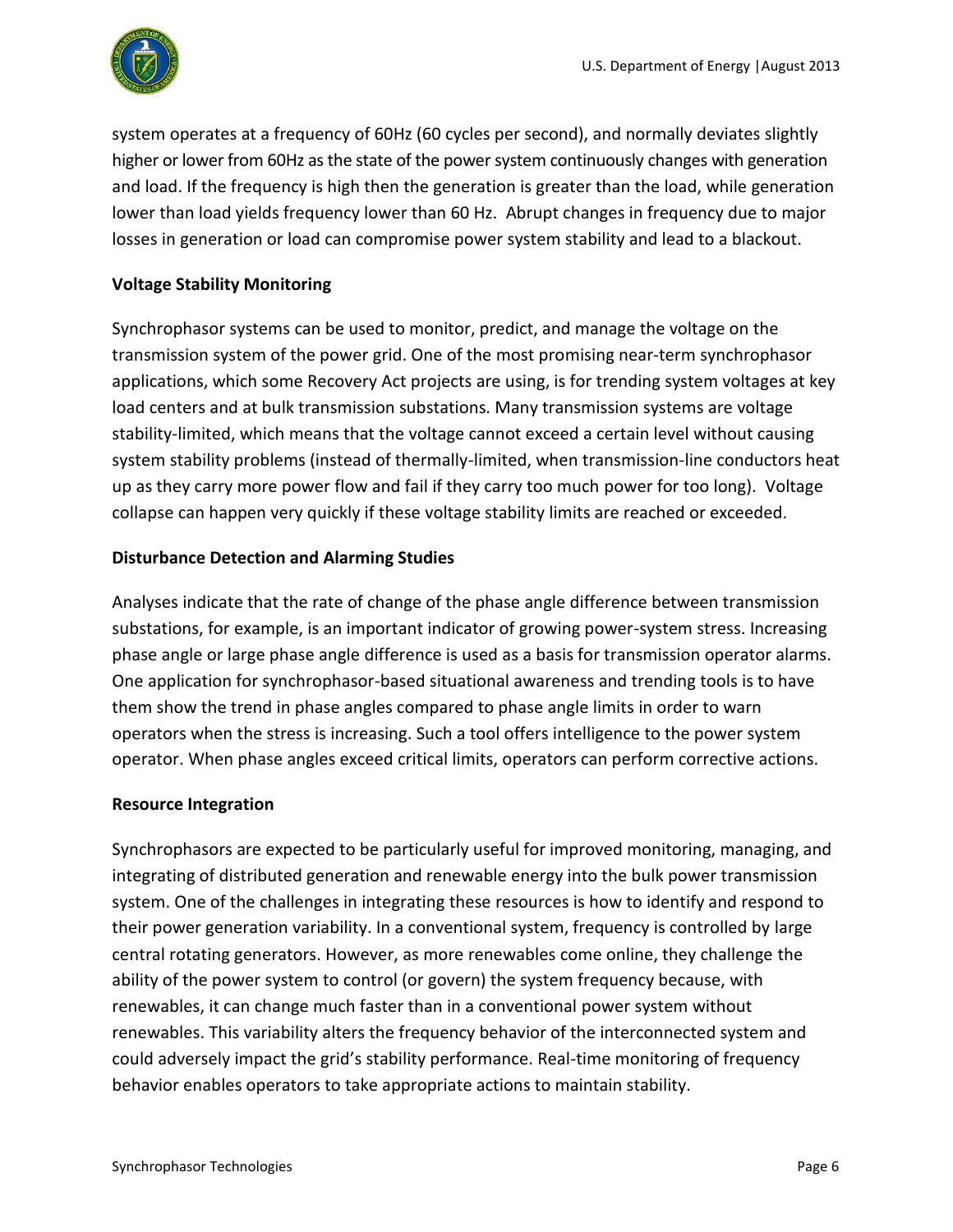#### **State Estimation**

Measurements taken on the power system are not always accurate or available due to communications or instrumentation issues such as communication delays or outages. The method of state estimation was developed in the 1970s to address this limitation. State estimators use a model of the power system, measurements, and a least-squares statistical method to mathematically solve for the power system states at the various substations, generators and other instrumented locations on the transmission system. State estimation provides a means of estimating the accuracy of power system measurements and of filling in missing measurements. Synchrophasors can be integrated into state estimators to provide improvements in the power system state calculations. For example, a state estimator can use derived data estimates from a PMU, not currently provided by conventional instrumentation, such as phase angle information.

#### **Transmission Pathway and Congestion Management**

Synchrophasors can be used to monitor transmission line loadings and to recalculate line ratings (i.e. the maximum power flow that the transmission line can carry) in real-time. The ability to calculate transmission line ratings based on environmental conditions is called dynamic rating. Without synchrophasors, seasonal summer or winter ratings of lines are typically set based on fixed assumptions regarding ambient temperature, wind speed, and solar heating input to arrive at a conservative figure for transmission line conductor ampacity (flow capacity) based on a maximum allowable conductor temperature. But real-time phasor data for transmission lines can be used in combination with local weather conditions to calculate the actual ampacity of a transmission line, which could be significantly greater than a conservative seasonal rating. Such dynamic line ratings can be used to enhance throughput from facilities that constrain generator output or that constrain service into load centers. Dynamic line ratings can also relieve congestion and reduce congestion costs along key transmission lines, as well as monitor transmission lines that serve variable renewable generation.

#### **Islanding and Restoration**

System frequency is an indicator of power system integrity ("health"). Bus frequencies such as at substations are reliable indicators of power system islands and system separation points. Frequency information is also very important during black-start conditions (when the power system has to be completely restarted back up from zero generation and load) and in system restoration following power system break-ups; operators can use synchrophasor data to bring equipment and load back into service without risking power instability or without experiencing unsuccessful reclosing attempts that prolong outages.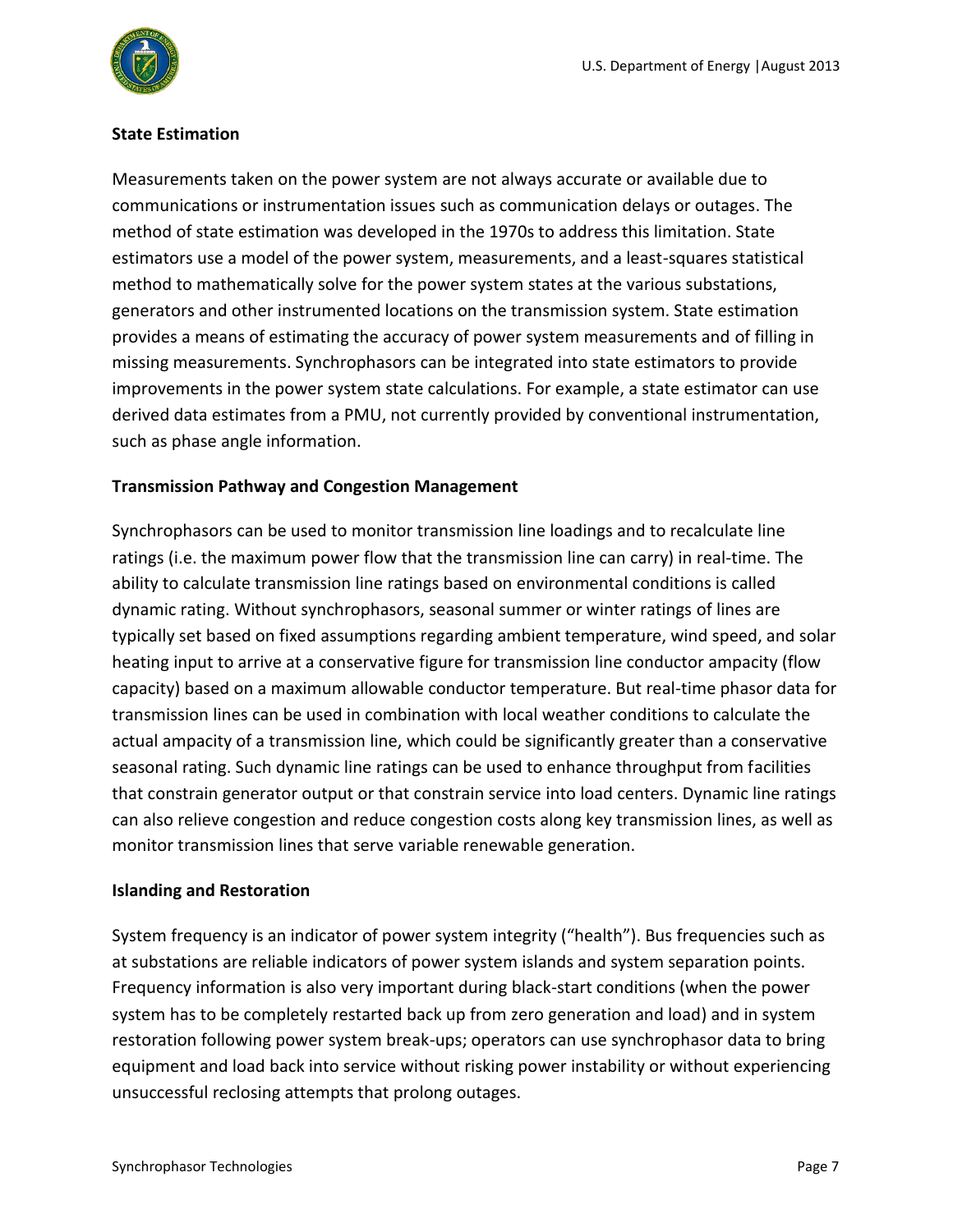### <span id="page-9-0"></span>**3.2 Offline (Not real-time) Applications**

#### **Post-Event Analysis**

Post-event analysis is necessary to ensure that lessons are learned to correct problems that previously led to an event, to train system operators on the lessons learned, and finally to take measures to correct the problem. None of these measures are possible until a post-event analysis is completed. Synchronized wide-area data via synchrophasors is essential for postevent analysis of power systems. Data synchronization is critical for the sequence of event reconstruction, particularly for complex events where the switching of many devices in the system occurred in a short-time frame. Prior to synchrophasors, it could take many months of investigation to reconstruct the sequence of events that caused a blackout. However, having a synchrophasor-based WAMS in place greatly reduces the time required to complete a postevent analysis to days or hours.

#### **Model Validation**

Planners and operators are using synchrophasor data to improve power system models, whether they are steady-state (in which only small changes occur in the power system during long time periods such as 1 second to minutes) or dynamic (with relatively large changes occurring in the power system during a short time period such as less than 1 second). The highspeed synchrophasor observations (30 or higher times per second) of power system grid conditions allow modelers to calibrate models to better understand system operations, to identify errors in system modeling data or in model algorithms or simulations, and to fine-tune the models for on-line and off-line simulation applications. Synchrophasors are also being utilized to track dynamic parameters so that models can be adjusted over time to accurately reflect gradual changes in generator parameters or time-sensitive parameters such as transmission line conductor impedance and grid topology.

### <span id="page-9-1"></span>**4. Recovery Act Synchrophasor Projects**

Under the Recovery Act SGIG and SGDP programs, twelve grant recipients are spending about \$400 million, including their cost-share (which is at least a 50% match), to deploy synchrophasor technologies.<sup>8</sup> These technologies include PMUs and other high-speed data collection devices (such as upgradable relays, and upgradable dynamic fault recorders); PDCs;

 $^8$  The \$400 million figure includes an estimate of the portions spent on synchrophasor technologies by projects that also installed other smart grid technologies such as advanced metering infrastructure and distribution automation.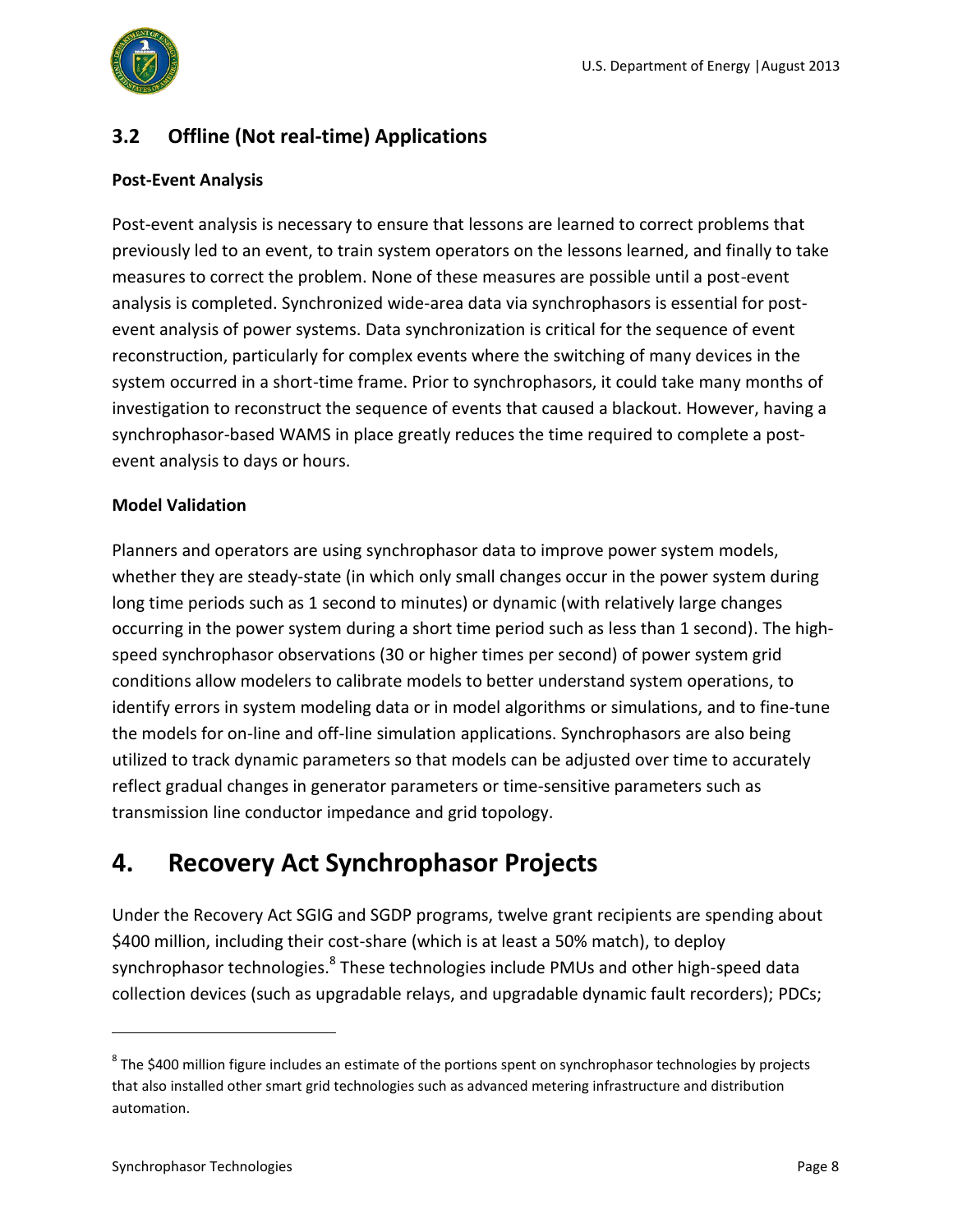

and communications systems; as well as advanced applications software that use synchrophasor data to improve planning and operation of electric power systems.

Table 1 lists the grant recipients and the number of PMUs and PDCs which each has installed thus far. The table lists both the numbers installed as part of the Recovery Act project, and the overall totals installed in the grant recipients' service areas, including those installed prior to and during the Recovery Act project. Although several grant recipients had already started deploying PMUs and PDCs prior to their receiving the grants, the Recovery Act programs clearly had a major impetus on the build-out of this technology. Some grant recipients would have had no PMUs or PDCs installed in their transmission systems at all had they not received a Recovery Act grant.

| SGIG and SGDP Synchrophasor Project                             | PMUs Installed*             |                 | PDCs Installed*             |                 |
|-----------------------------------------------------------------|-----------------------------|-----------------|-----------------------------|-----------------|
|                                                                 | Recovery<br>Act<br>Project^ | System<br>Total | Recovery<br>Act<br>Project^ | System<br>Total |
| <b>American Transmission Company</b>                            | 45                          | 92              | 0                           | $\overline{2}$  |
| <b>Center for Commercialization of Electric</b><br>Technologies | 15                          | 18              | 4                           | $\overline{4}$  |
| <b>Duke Energy Carolinas</b>                                    | 98                          | 98              | $\mathfrak{D}$              | $\overline{2}$  |
| <b>Entergy Services Inc.</b>                                    | 49                          | 49              | 9                           | 10              |
| Florida Power & Light Company                                   | 45                          | 45              | 13                          | 13              |
| Idaho Power Company                                             | 8                           | 15              | $\Omega$                    | $\mathbf{1}$    |
| <b>ISO-New England</b>                                          | 77                          | 77              | 8                           | 8               |
| Midwest Energy                                                  | 7                           | 7               | 1                           | $\mathbf{1}$    |
| Midwest Independent Transmission System<br>Operator             | 148                         | 148             | 21                          | 21              |
| New York Independent System Operator, Inc.                      | 40                          | 40              | 8                           | 8               |
| PJM Interconnection                                             | 56                          | 56              | 15                          | 15              |
| <b>Western Electricity Coordinating Council</b>                 | 336                         | 481             | 49                          | 69              |
| <b>TOTAL</b>                                                    | 924                         | 1126            | 130                         | 154             |

*\* As of 03/31/2013*

*^ "Recovery Act Project" includes those installed with matching funds.* 

#### **Table 1. Numbers of PMUs and PDCs Installed in Recovery Act-Funded Projects**

*Source: Calculated by authors from data reported to DOE by Recovery Act-funded projects.*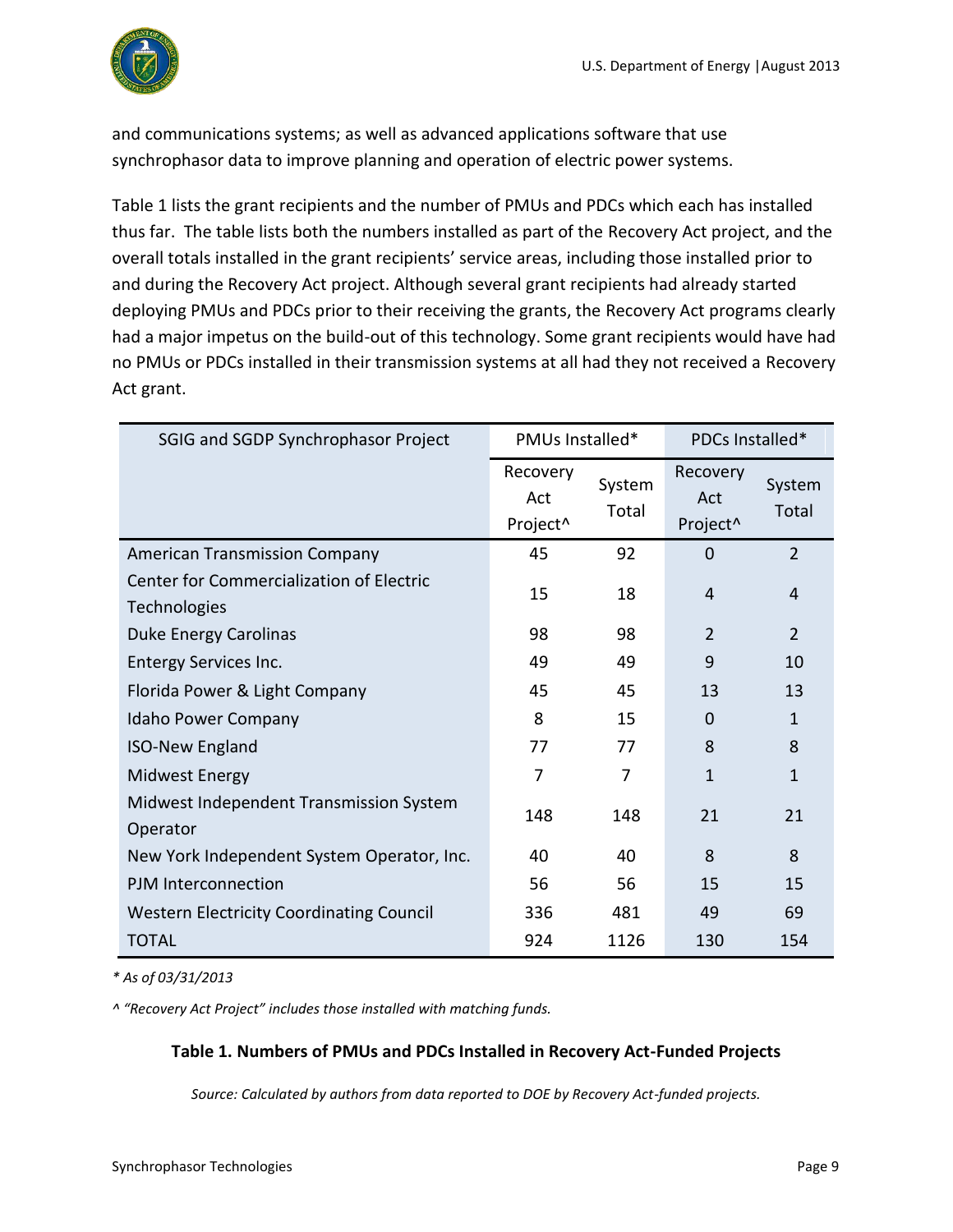

The synchrophasor systems being deployed by the grantees will increase the current synchrophasor coverage of transmission systems ten-fold. Figure 2 is a map showing the service areas of each of the twelve recipients. The map illustrates that the Recovery Act projects cover large portions of the country. Although the projects will not necessarily achieve 100% coverage of every recipient's service area, for most recipients, major portions of their area will be covered by the PMUs.



#### **Figure 2. Service areas of RECOVERY ACT synchrophasor-project grant recipients**

*Sources: Platts 2013 Maps & Geospatial Software by McGraw-Hill Financial<sup>9</sup> , Electric Reliability Council of Texas (ERCOT) coverage area<sup>10</sup>, Entergy service area in Texas<sup>11</sup> and American Transmission Company (ATC) service area<sup>12</sup> .*

<sup>&</sup>lt;sup>9</sup><http://www.platts.com/maps-geospatial>

<sup>10</sup> [http://www.ercot.com/news/press\\_releases/show/84](http://www.ercot.com/news/press_releases/show/84)

<sup>11</sup> [http://www.entergy-texas.com/about\\_entergy/counties.aspx](http://www.entergy-texas.com/about_entergy/counties.aspx)

<sup>12</sup> <http://www.atcllc.com/about-us/service-area/attachment/atcserviceterritory2010/> and

[http://www.atcllc.com/wp-content/uploads/2011/05/ATCTerritory34x34April2011\\_000.pdf](http://www.atcllc.com/wp-content/uploads/2011/05/ATCTerritory34x34April2011_000.pdf)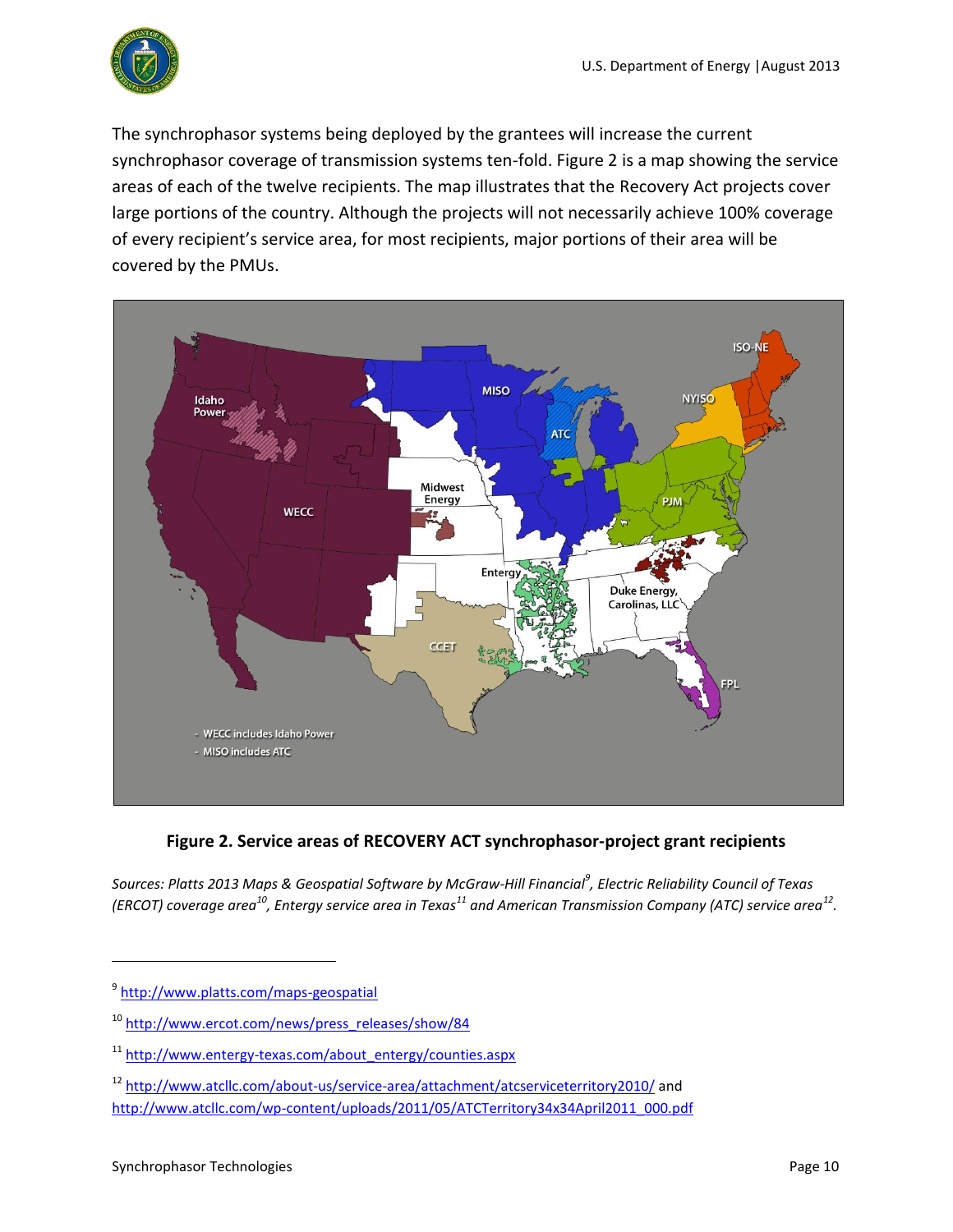In terms of the advanced applications discussed in Section 2, some RECOVERY ACT projects plan to focus on one or a few of the applications; other projects plan to implement most of them. As of March 2013, one or more projects are using the following applications (though not in realtime operations yet):

- Wide-area monitoring and visualization
- Voltage stability monitoring
- Islanding and restoration
- Post-event analysis
- Model validation

# <span id="page-12-0"></span>**5. Costs and Benefits of Synchrophasor Technologies and Systems**

This section provides initial information about the costs and benefits of the synchrophasor technologies and systems based on data from the SGIG and SGDP synchrophasor projects. This information will be updated as more information from the projects becomes available.

### <span id="page-12-1"></span>**5.1 Costs: the Experience of the Recovery Act Synchrophasor Projects**

Table 2 summarizes the cost data provided thus far for the Recovery Act synchrophasor technology deployments. These reported costs are the total *installed* cost of the technology which includes the cost of the device or system itself; design and engineering costs; labor and materials costs for installation, as well as any needed construction; and overhead. These cost data are preliminary in that, for example, some projects have many partners and some had not yet reported all of the cost-share amounts they had contributed.

| Technology                              | Median of Projects'<br><b>Average Costs</b> |
|-----------------------------------------|---------------------------------------------|
| <b>Phasor Measurement Units (PMUs)</b>  | \$43,400/PMU                                |
| <b>Phasor Data Concentrators (PDCs)</b> | \$107,000/PDC                               |

#### **Table 2. Costs of Deploying Synchrophasor Technologies**

*Source: Calculated by authors from data reported to DOE by Recovery Act-supported projects.*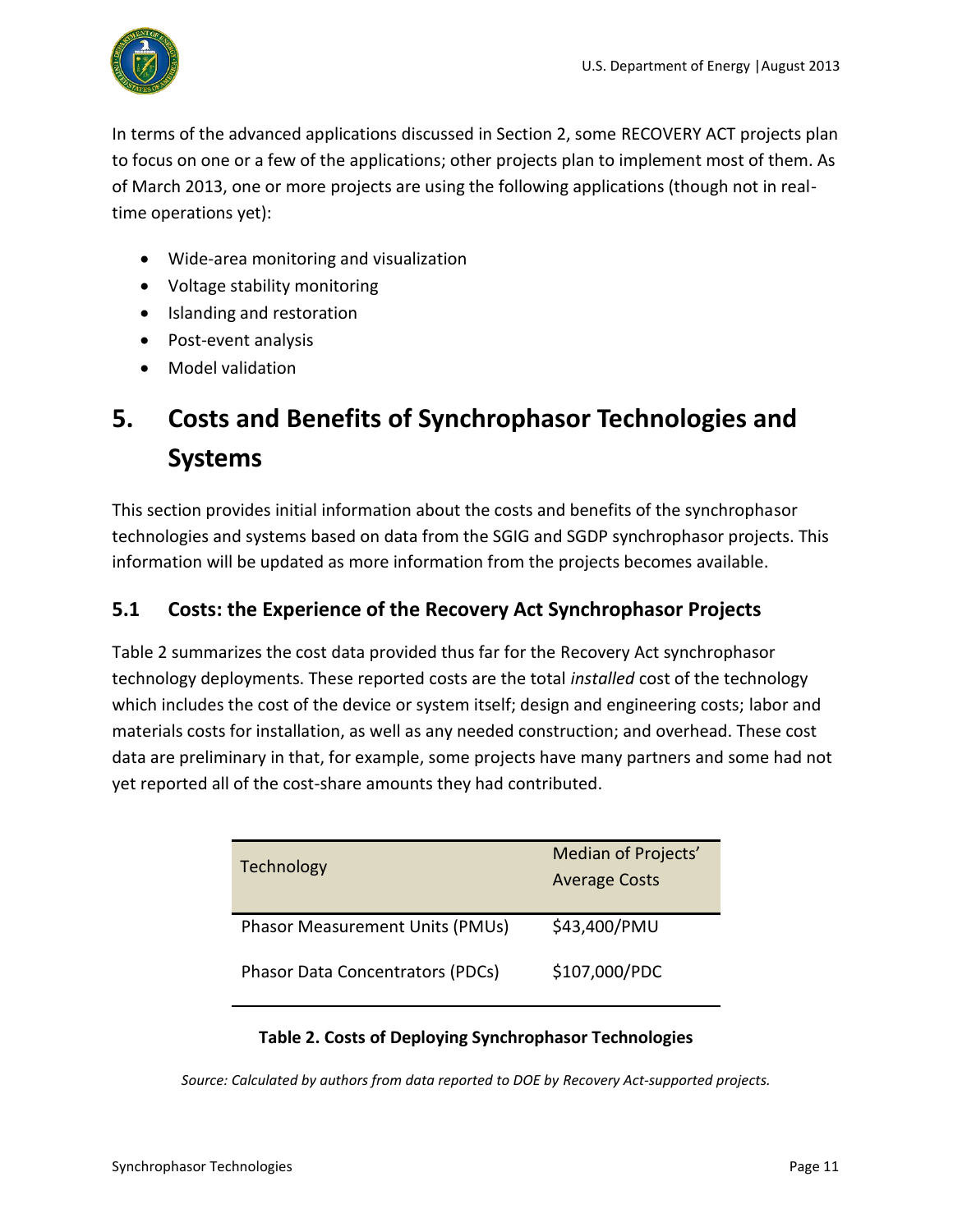

The median costs listed in the table for PMUs, or PMU-like devices, and PDCs are the median of the average PMU or PDC cost within each project. As previously noted, the reported costs include installation and any other costs which the grant recipient allocated to the PMU or PDC cost category. Based on informal discussions with vendors, the cost of the equipment itself could be only one-quarter of the total reported installed cost – and this fraction varies depending on the vendor, equipment and the complexity of the project.

The average installed cost of PMUs and PDCs varies considerably across projects. In some projects, the average cost per PMU or PDC installed is more than double the median value among projects; in other projects, it is less than half the median value. These devices can have different functional specifications and capabilities, and thus cost. Some projects upgraded existing equipment such as digital fault recorders to give them PMU functionality; such upgrades cost considerably less than installing new PMUs. Projects also faced different construction requirements in installing the devices. There did not appear to be any economies of scale, however; projects installing a greater number of PMUs or PDCs did not have lower average costs per device.

An additional reason for the variation is that, for many grant recipients, these technology deployments were projects where the recipients had limited experience. The projects were more about research, design, demonstration, testing and learning about the technologies – all of which incurred costs – than straightforward installation of devices. The PMU and PDC cost categories were defined so as to include such design, overhead and other costs; and each recipient allocated them differently to the PMU and PDC cost categories, or to other cost categories. One would expect that future installations will be less costly, on a per PMU and PDC basis, than those reported in the Recovery Act synchrophasor projects.

Given the variation among projects and accounting for the considerations and caveats discussed above, the median values in Table 2 are mid-range estimates of the total PMU and PDC costs incurred by the projects. These reported costs include not only the cost of the PMUs or PDCs themselves, but also the design and engineering, installation, settings, commissioning, and any other costs allocated to the installation of the synchrophasor technologies.

In terms of other equipment needed for synchrophasor systems, other than the PMUs and PDCs, the greatest amounts spent by any one project thus far were \$710,000 on advanced applications, \$15,000,000 on communications systems, and \$4,800,000 on back office systems. However, the costs vary considerably across projects because they had different needs and priorities. Also, the utilities and projects were of different sizes. In addition, some utilities used the Recovery Act funding for major expansion or upgrade, whereas others only made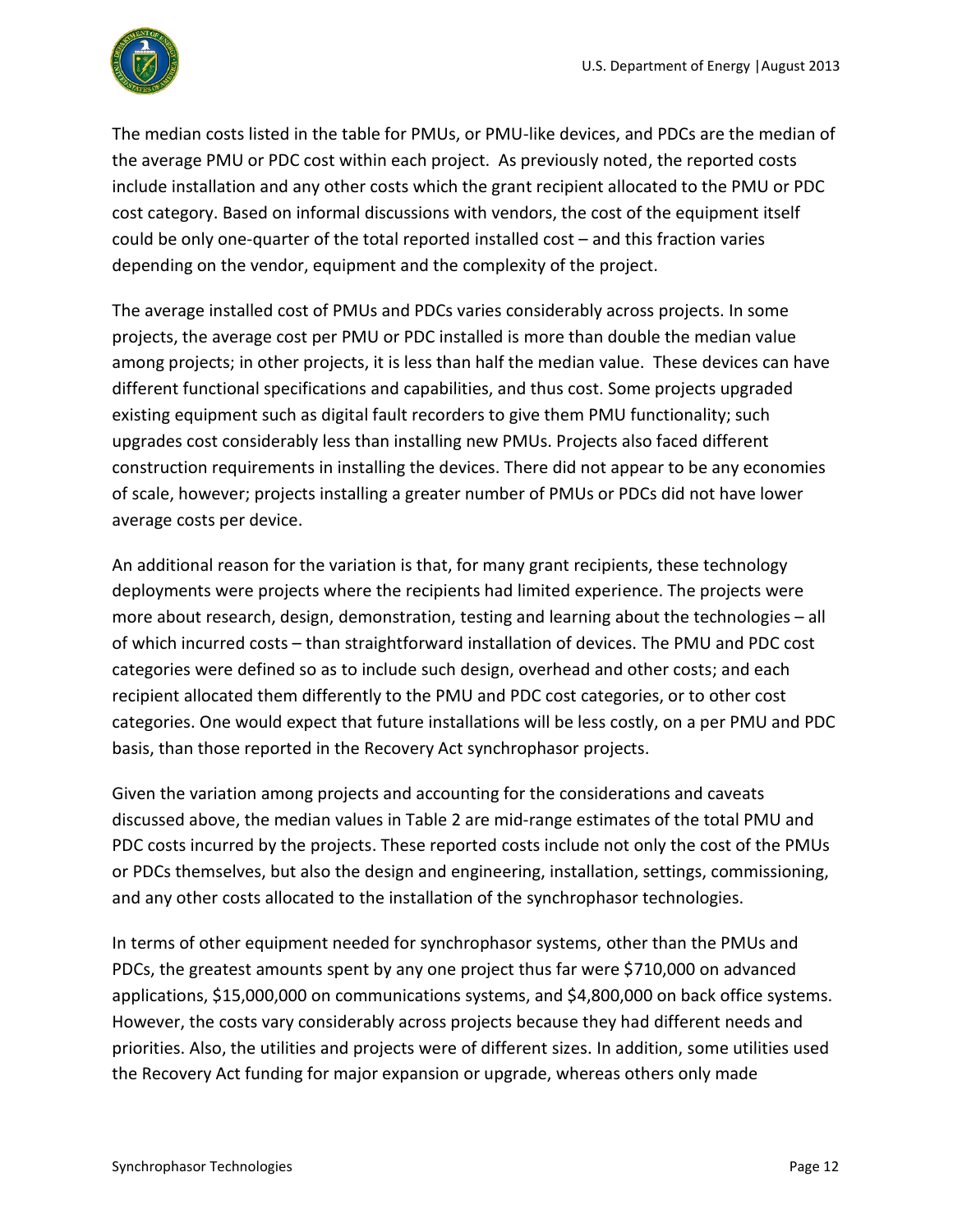

incremental improvements to their existing systems. Some projects did not need to use Recovery Act funds to upgrade these components at all.

### <span id="page-14-0"></span>**5.2 Benefits of Synchrophasor Technologies and Systems**

To make any business case for investing in synchrophasor technologies, one must evaluate its benefits. The most important benefits of synchrophasor technologies include:

- *Reliability improvements* in the bulk transmission system (reduced frequency, duration and extent of outages, and their impacts on customers; and faster restoration of outages and reduced cost to utilities), e.g., through enhanced situational awareness and advanced applications; for example, advanced software using synchrophasor data can provide early, improved detection of evolving grid problems and provide operators with the ability to take mitigation measures;
- *Economic improvements* (including reduced operations and maintenance costs; reduced energy and ancillary services costs; cost savings from improved asset utilization and operational efficiency; and reduced costs to customers); for example, synchrophasor technologies can provide more precise determination of system limits, such as higher resolution of voltages, currents and frequency – enabling operations to be closer to those limits; and
- *Enhanced integration and operation of distributed energy resources* (renewable and nonrenewable generation and energy storage); for example, synchrophasor data can be used to improve monitoring of grid system behavior that can be affected by generation using renewable energy sources.

For synchrophasor technologies to gain broader acceptance and use, these benefits need to be documented from the actual experience of their use and operation. One of DOE's objectives in its Recovery Act-funded programs is to document the impacts and benefits – and thus the value proposition – of different types of smart grid technologies – including those described in this article.

Given the many potential factors that might affect grid reliability and operations, it is challenging to estimate with precision a quantitative benefit resulting from the technology. One of these challenges lies in quantitatively defining the counterfactual condition (i.e., the costs, outages, or resource integration that would have occurred if no synchrophasor technologies had been installed). In addition, events that might clearly demonstrate the capacity of synchrophasor technologies to improve power system resilience are rare, such as black-outs in the bulk transmission system. They are also often the result of natural disasters and might reflect confounding factors that are difficult to statistically control in any analysis to estimate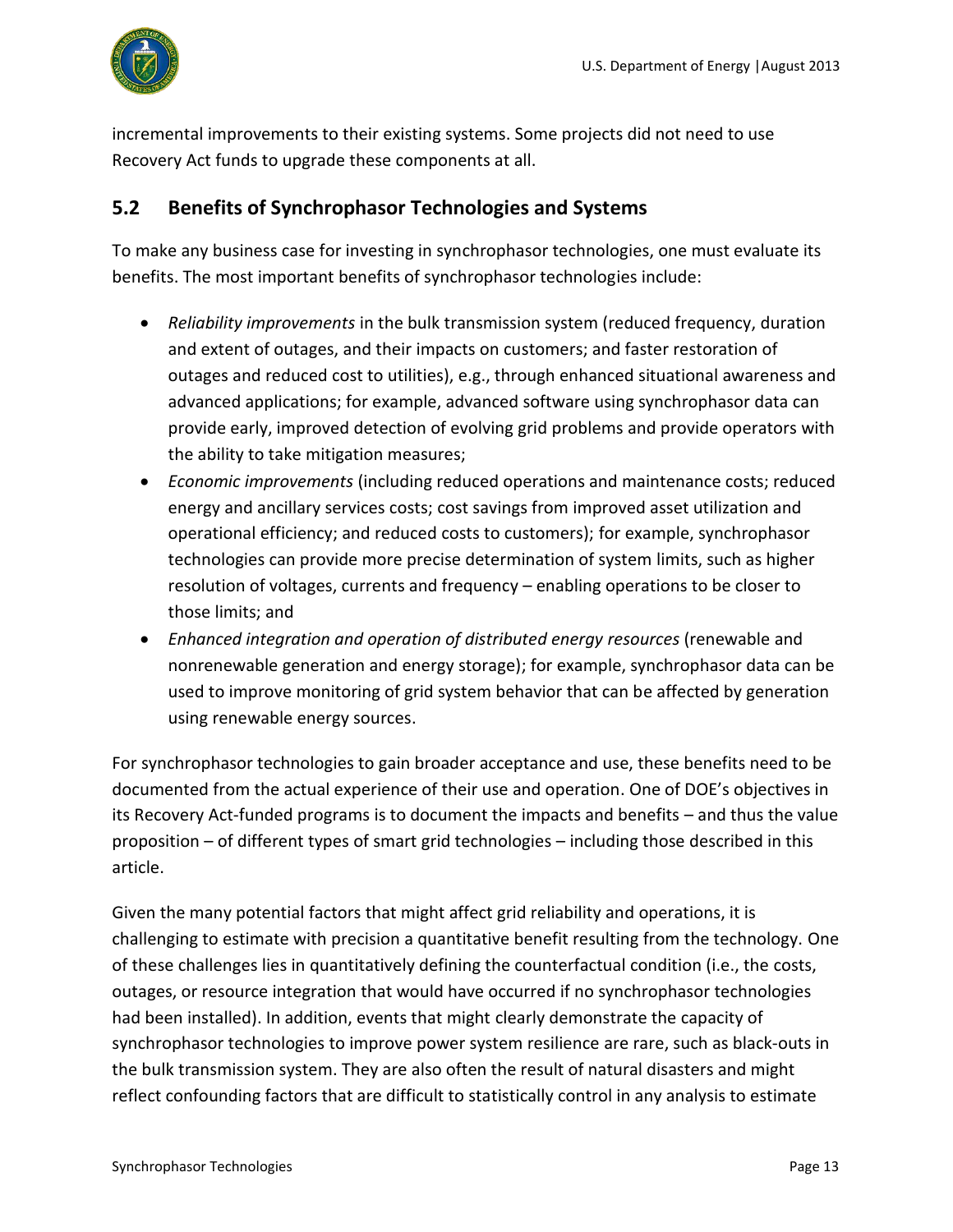

the impact of the technologies. Notwithstanding this challenge, one of DOE's goals in its SGIG and SGDP programs is to report, over the next couple of years, on the experience of the projects regarding the performance and value of the synchrophasor technologies they have installed.

# <span id="page-15-0"></span>**6. Summary and Final Thoughts**

The U.S. Department of Energy provided Recovery Act funding to twelve recipients to expand the nation's synchrophasor infrastructure. According to NERC, these technologies are needed to meet the technology requirements for real-time tools so as to ensure the continued high reliability of the nation's electric power system. Synchrophasor technologies establish the foundation needed to operate and control the *future* power grid as it becomes more complex with increasing reliance on renewable energy generation, continued growth in electric transmission, and greater diversity of end-use electrical loads such as sophisticated power electronics. With the stimulus of the SGIG and SGDP projects in place, it is now up to the power industry, with the support of its regulators, to build out this networked infrastructure to ensure that the reliability of power systems is maintained well into the future.

Having a network of PMUs in place is one thing, but actually using the synchrophasor data that it produces is another. Utilities, ISOs and RTOs have each established their own planning and operating procedures. Synchrophasors, being relatively new technologies, are currently not part of these procedures and it will take a while for them be become mainstream. DOE hopes that, by 2015, 50% of TOs will have, to some degree, planning or operating procedures in place that incorporate synchrophasor measurements.

A key catalyst to spur the adoption of synchrophasor technologies for mainstream use is to demonstrate their value proposition. As the projects progress, there will be further evidence of the benefits and costs of synchrophasor technologies. One of DOE's priorities over the next few years will be to document and communicate this experience so as to provide a broader understanding of the benefits as well as the limitations and costs of these technologies. DOE's smartgrid.gov web site will continue to report on the build-out of these technologies and DOE plans to issue reports in the future on their costs, impacts and benefits.